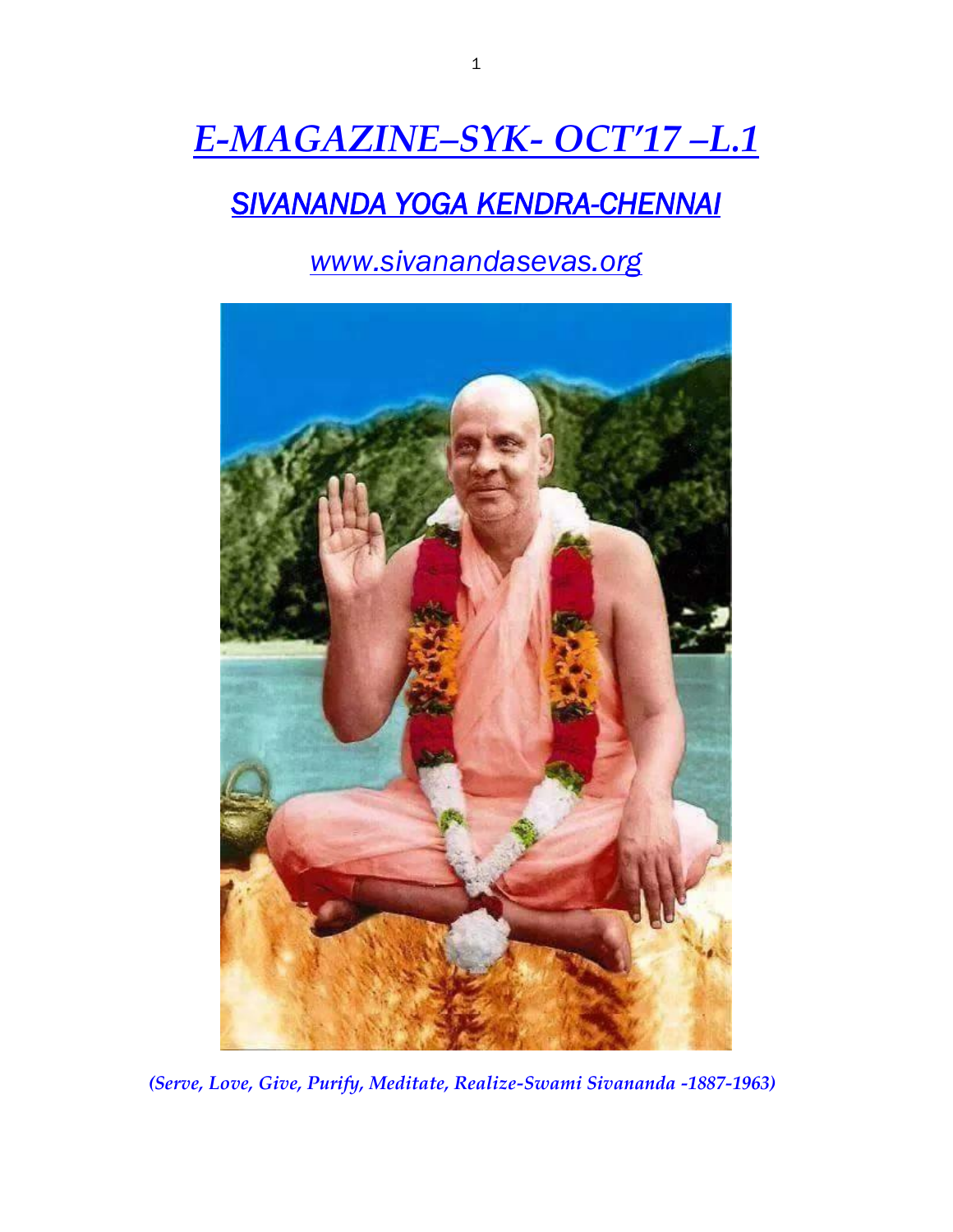# *NEED OF THE HOUR – INTEGRAL YOGA*

# *Changing Scenario in Modern Lifestyle*

*Changes in lifestyle and work culture like long hours of working; night shifts, chasing targets and deadlines, sleep patterns and lack of sleep are major problems in the modern days.*

It is important to maintain our health to face the new challenges in the modern world. We cannot *ignore the very old saying that "Health is Wealth."*

*In the modern life, we have everything like Good Education, Technology, Infrastructure, Transport Facilities, Money and Modern Equipment's etc.*

#### *Still we feel, something is missing with in us.*

# *Have you identified the Reason?*

*Most of us started acting as per the advice from our Intellect-Bhudhi and neglected the advice of our Manas resulting that we are running after the money, position and power.*

*This has made us restless and focusing more on personal welfare than social welfare. We are going beyond the wants and inviting lots of problem in our day to day life.* 

#### *What is lacking in us?*

 *Lack of Physical and Mental fitness, unity, service, love, scarifying mentality, helping tendency, happiness and peace of mind.*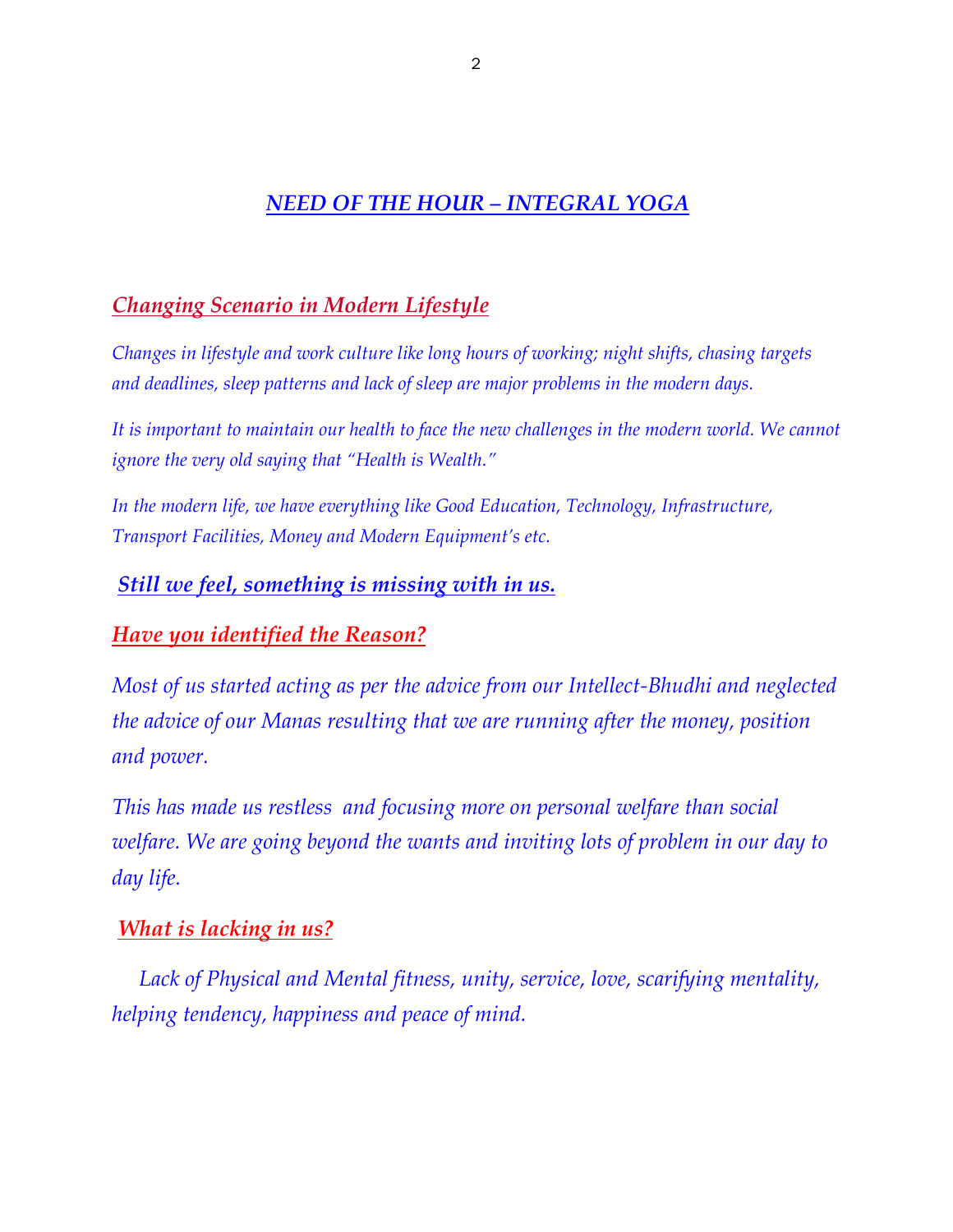#### *Why do we suffer?*

*We suffer because of our own wicked actions or Karma. We need to be cautious in doing daily duties.* 

*We need to purify our thoughts, observe silence and slowly eradicate negative thoughts.*

*We suffer mainly due to Ego, Greed, Lust, Hatred, Anger and Jealousy.*

#### *Is there is any way to overcome our sufferings in the modern world?*

*YES. The best way is to undergo an INTEGRAL YOGA TRAINING.*

# *Is there is any way to gain good health, peace of mind and happiness?*

*Yes. Please incorporate the following Ten Commandments of Integral Yoga in your day to day life.*

# *Ten Commandments of Integral Yoga*

- *1) Start & end the day with God*
- *2) Get up early in the morning and do asana daily.*
- *3) Practice Silence.*
- *4) See good in all.*
- *5) Have self-confidence and positive thinking.*
- *6) Attach and Detach.*
- *7) Eradicate your Ego, Fear, Greed, jealous, selfishness and wants.*
- *8) Follow a Diet and Fasting.*
- 9) *Serve, Love, Give, Purify, Meditate and Realize.*
- *10) Don't worry and be happy.*